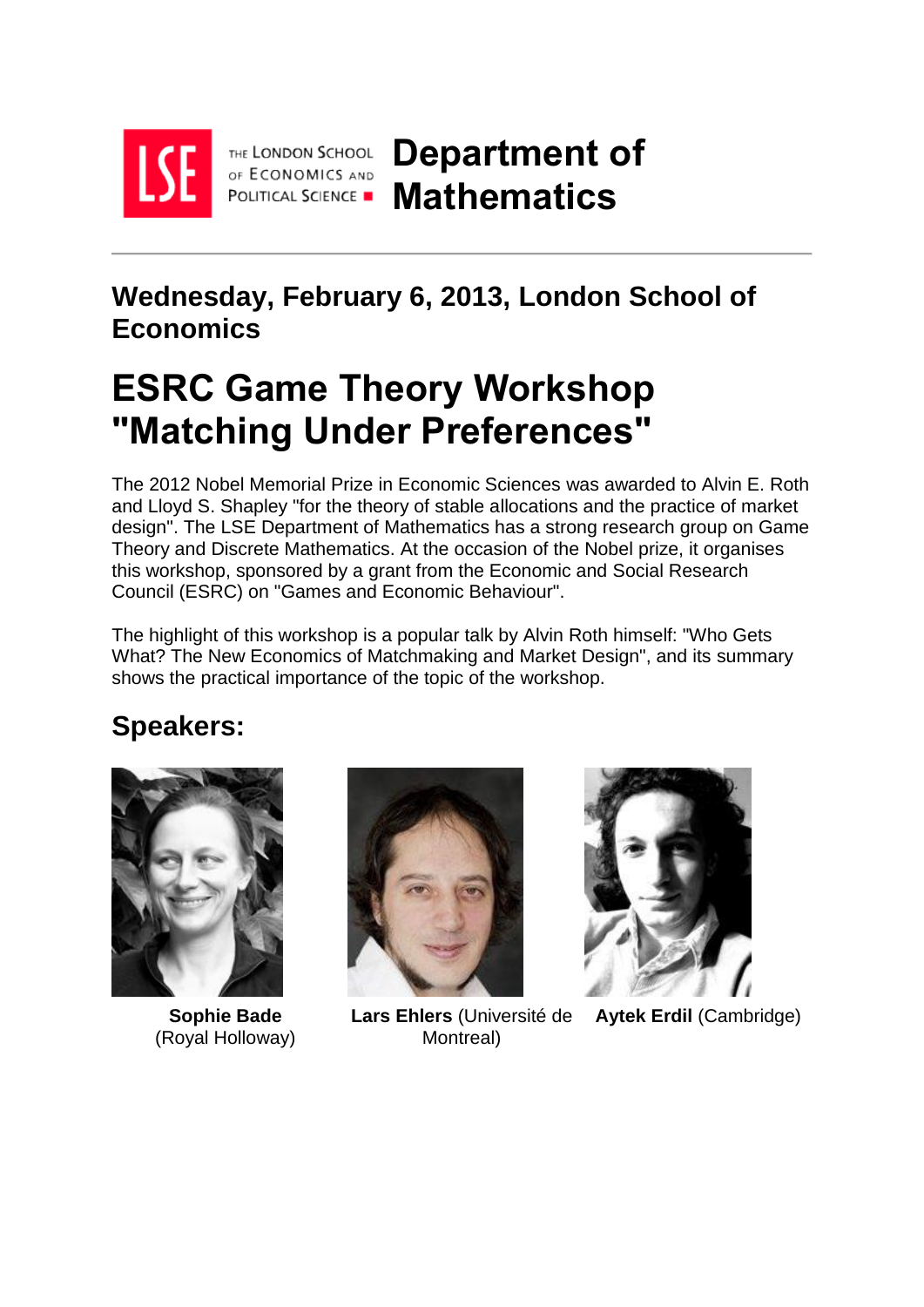

**Flip Klijn** (Institute for Economic Analysis, Barcelona)



**David Manlove** (Glasgow) **Alvin Roth** (Stanford)



### **Location: Shaw Library (6th floor, Old Building, LSE)**

Maps of the LSE campus can be found here:

http://www2.lse.ac.uk/mapsAndDirections/findingYourWayAroundLSE.aspx Everybody is welcome and participation is free. However, due to the expected popularity of the event, in particular the talk by Alvin Roth at 4:10pm, it is compulsory to **register on a FIRST REGISTERED, FIRST SERVE basis by email to Rebecca Lumb at R.C.Lumb@lse.ac.uk**.

Please note that participation for the following talks is now **fully booked** and reservations can no longer be taken:

**Erdil at 2pm; Bade at 2:45pm; Roth at 4:10pm**.

Refreshments and lunch will be provided to registered participants.

# **Schedule and Abstracts**

### **10:05 welcome**

**10:15 Flip Klijn** (Institute for Economic Analysis, Barcelona) "A Many-to-Many Rural Hospital Theorem"

*Abstract:*

We show that the full version of the so-called "rural hospital theorem" generalizes to many-to-many matching problems where agents on both sides of the problem have substitutable and weakly separable preferences. In contrast with the existing literature, we reinforce our result by showing that when agents' preferences satisfy substitutability, the domain of weakly separable preferences is also maximal for the rural hospital theorem to hold.

(Joint work with Ayse Yazici.)

11:00-11:30 coffee break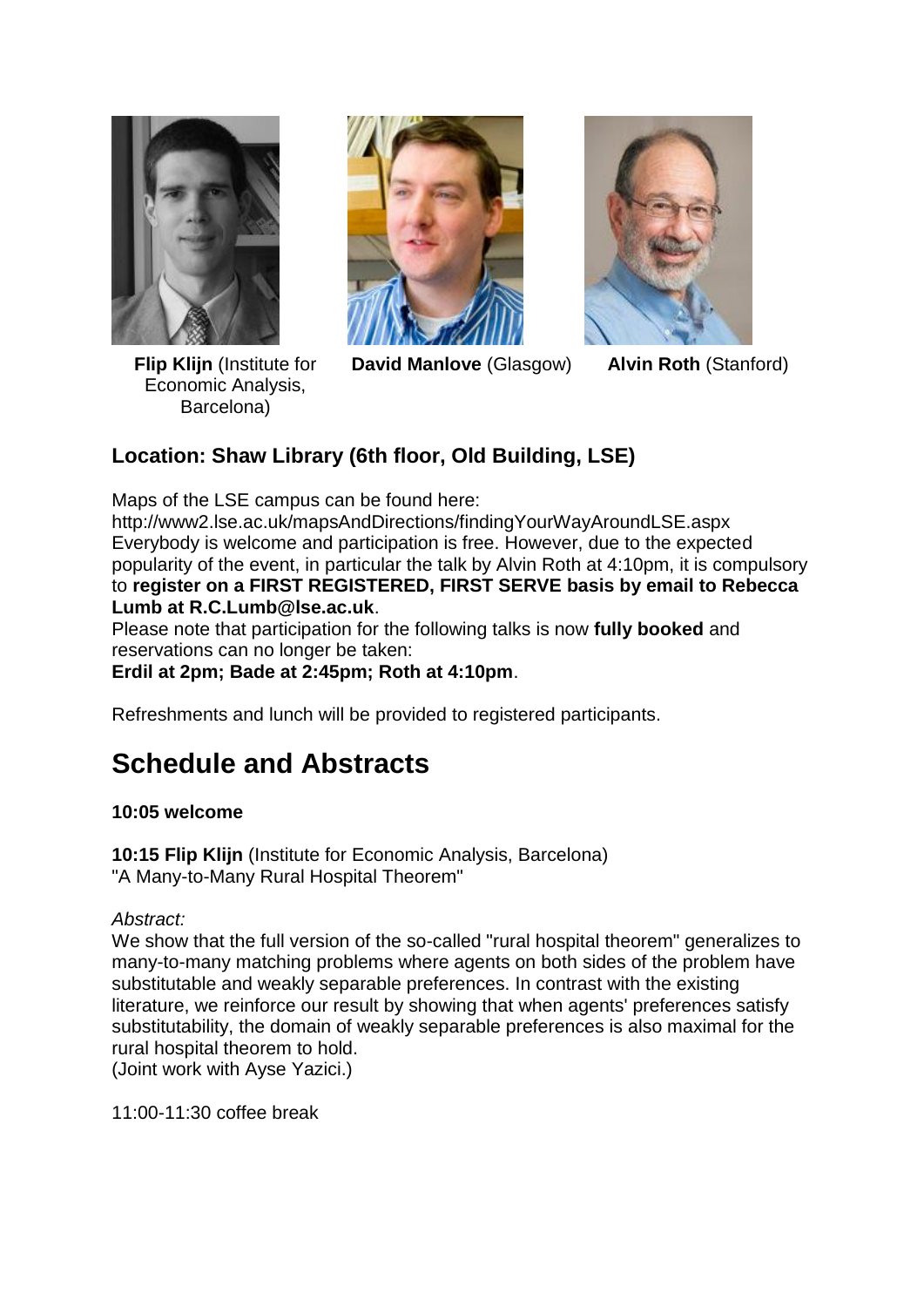### **11:30 Lars Ehlers** (Université de Montreal, Canada)

"Strategy-Proofness Makes the Difference: Deferred-Acceptance with Responsive Priorities"

### *Abstract:*

In college admissions and student placements at public schools, the admission decision can be thought of as assigning indivisible objects with capacity constraints to a set of students such that each student receives at most one object and monetary compensations are not allowed. In these important market design problems, the agent-proposing deferred-acceptance (DA-)mechanism with responsive strict priorities performs well and economists have successfully implemented DA-mechanisms or slight variants thereof. We show that almost all real-life mechanisms used in such environments--including the large classes of priority mechanisms and linear programming mechanisms--satisfy a set of simple and intuitive properties. Once we add strategy-proofness to these properties, DAmechanisms are the only ones surviving. In market design problems that are based on weak priorities (like school choice), generally multiple tie-breaking (MTB) procedures are used and then a mechanism is implemented with the obtained strict priorities. By adding stability with respect to the weak priorities, we establish the first normative foundation for MTB-DA-mechanisms that are used in New York City. (Joint work with Bettina Klaus.)

### **12:15 David Manlove** (Glasgow)

"Junior Doctor Allocation and Kidney Exchange: Theory and Practice"

### *Abstract:*

Matching problems typically involve assigning agents to commodities, possibly on the basis of ordinal preferences or other metrics. These problems have large-scale applications to centralised clearinghouses in many countries and contexts. Moreover, these problems have received much exposure in recent months due to the award of the Nobel Prize in Economic Sciences to Al Roth and Lloyd Shapley. In this talk I will describe the matching problems featuring in two centralised clearinghouses in the UK that have involved collaborations between the National Health Service and the University of Glasgow. One of these deals with the allocation of junior doctors to Scottish hospitals, and the other is concerned with finding kidney exchanges among incompatible donor-patient pairs across the UK.

In each case I will describe the applications, briefly outline the theoretical underlying problems, discuss the algorithmic techniques for their solution, and give an overview of results arising from real data connected with the matching schemes in recent years.

(Joint work with Rob Irving and Gregg O'Malley.)

13:00-14:00 lunch (buffet at the Shaw Library)

### **14:00 Aytek Erdil** (Cambridge)

"Prioritizing Diversity in School Choice"

### *Abstract:*

Promoting diversity in schools has recently emerged as an important policy goal. Typically school choice programs take into account student preferences and allocate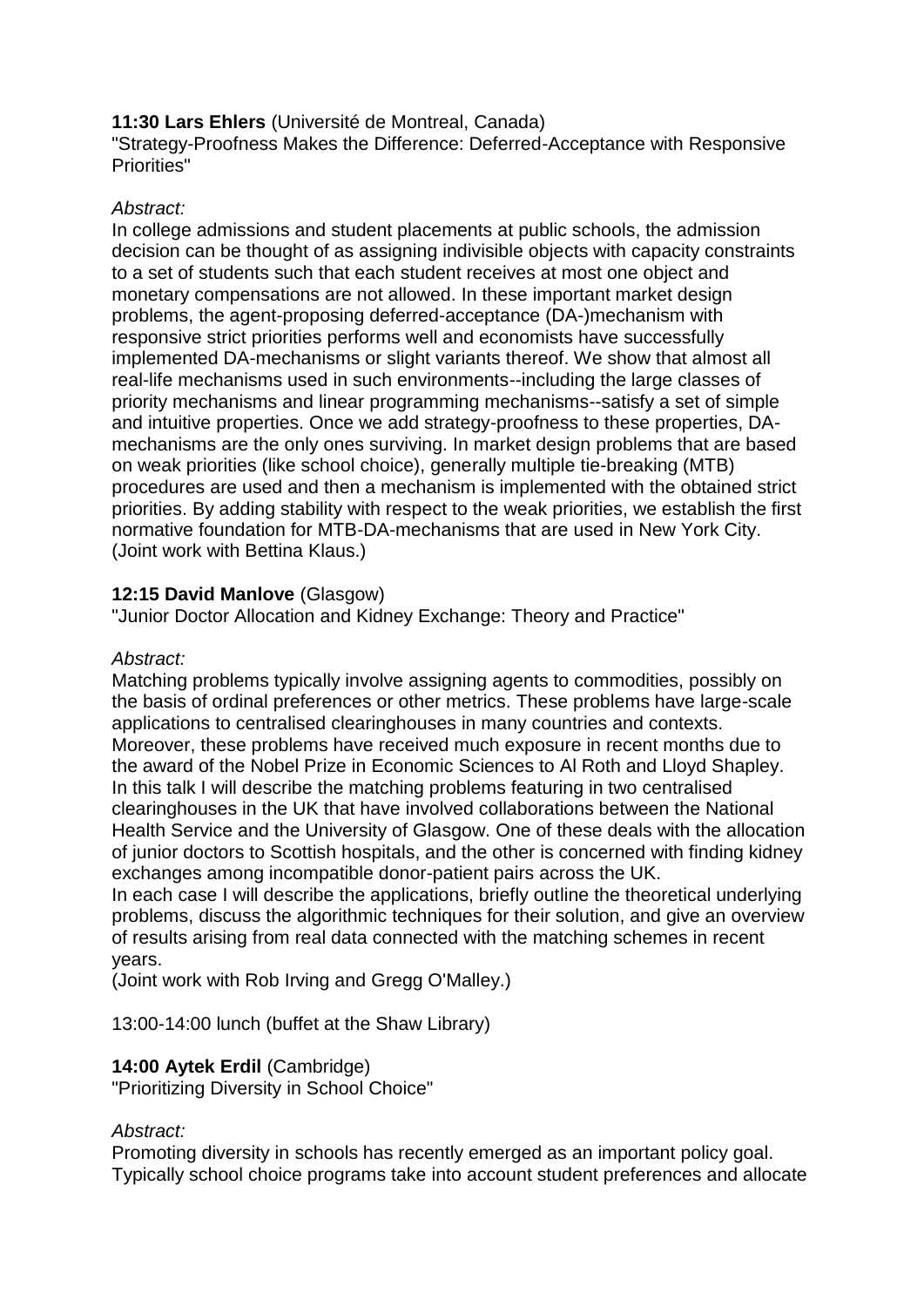scarce schools on the basis of priorities, using stability as the solution concept. Therefore a notion of prioritizing diversity is essential. We introduce a rich class of priorities which capture intuitive notions of diversity. Substitutable priorities with ties not only ensure existence of stable assignments, but also allow students of same types to be treated equally. Moreover we describe an algorithm which finds an optimal stable assignment.

(Joint work with Taro Kumano.)

### **14:45 Sophie Bade** (Royal Holloway)

"Random Serial Dictatorship - the One and Only"

#### *Abstract:*

Given any Pareto optimal, strategy-proof and non-bossy deterministic matching mechanism for a housing problem, define a random matching mechanism by assigning agents to the roles in the deterministic mechanism via a uniform lottery over all possible assignments. I show that the resulting random matching mechanism is equivalent to the random serial dictatorship, where the order of dictators is determined by the uniform distribution over all possible orders. The present result extends the celebrated equivalence between a uniform randomization over Gale's top trading cycle mechanism and the random serial dictatorship to the grand set of all Pareto optimal, strategy-proof and non-bossy matching mechanisms. 15:30-16:05 coffee break

15:30-16:00 coffee break

### **16:10 Alvin Roth** (Stanford)

"Who Gets What? The New Economics of Matchmaking and Market Design"

#### *Abstract:*

What are markets and marketplaces? How do they work? How do they fail? How can we fix them when they are broken? In recent years economists have stepped forward as market designers to try to craft answers to these questions. These questions are particularly difficult for matching markets, which are markets in which you cannot just choose what you want, but also have to be chosen. If a market has an application or selection procedure then it is a matching market, and matching markets determine some of the most important transitions in life. Who goes to which schools and universities? Who gets which jobs? Who gets scarce organs for transplant? I'll illustrate with examples of recent market designs, in school choice, labor markets, and kidney exchange.

### **17:15-18:30 reception in the Senior Common Room (5th floor)**

This workshop is part of an ESRC sponsored series of one-day workshops. At LSE these are organised by Olivier Gossner and Bernhard von Stengel.

The **previous workshop** at LSE took place on Friday, June 10, 2011, on "Correlation and Coordination in Games", with speakers Francoise Forges, Vince Crawford, Michalis Drouvelis, Eran Shmaya, Nick Vriend, Joel Sobel.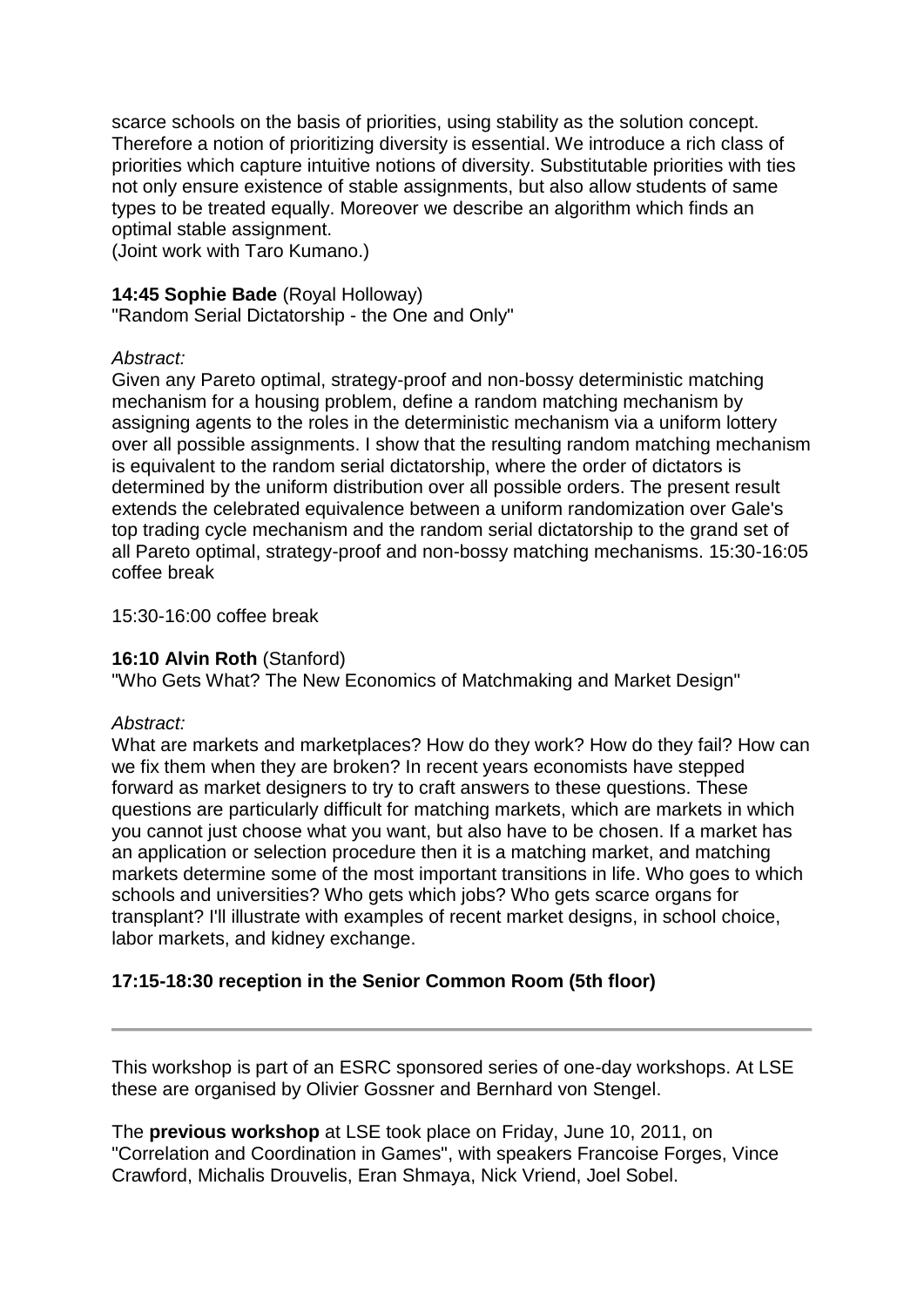



# Matching Under Preferences

ESRC Workshop hosted by the Department of Mathematics, LSE

### **Wednesday, February 6, 2013, 10am – 5pm**

**Shaw Library (aka Founders Room), Sixth Floor, Old Building, LSE** 

**The event is followed by a reception at 5:15 pm in the Senior Common Room, Fifth Floor, Old Building, LSE** 

### *Speakers:* **Alvin Roth (Stanford), Flip Klijn (Barcelona), Lars Ehlers (Montreal), David Manlove (Glasgow), Aytek Erdil (Cambridge), Sophie Bade (Royal Holloway)**

*Website:* **www.maths.lse.ac.uk/ESRC\_Game\_Theory\_Workshop.html**

Dear delegate,

Thank you for registering to attend all/part of this event. Registration is now closed, with all places filled so please do contact Rebecca Lumb (r.c.lumb@lse.ac.uk) if, for any reason, you now find you are unable to attend.

We look forward to welcoming you to the LSE campus next week. For those who are unfamiliar with this area, please visit http://www2.lse.ac.uk/mapsAndDirections/Home.aspx for maps and directions of how to reach the Old Building, LSE. Once at the Old Building reception, please either take the lift or stairs to the sixth floor and follow signs to the Shaw Library.

Please ensure you arrive well in advance of the start time of your selected session/s, to allow for registration. Registration times are as follows:

- All-day delegates and Flip Klijn session attendees should register from 9.30am
- Lars Ehlers session attendees should register from 11.15am
- David Manlove session attendees should register from 12.00pm
- Afternoon delegates and Aytek Erdil session attendees should register from 1.45pm
- Sophie Bade session attendees should register from 2.30pm
- Alvin Roth session attendees should register from 3.55pm

In the interests of sustainability, we will not be providing delegates with printed copies of the event programme. For this reason, if required, please either download this file to your electronic device (where available).

Kind regards,

Rebecca Lumb Research Administrator, Mathematics Department London School of Economics and Political Science

**Please consider the environment and do not print this document unless absolutely necessary.**